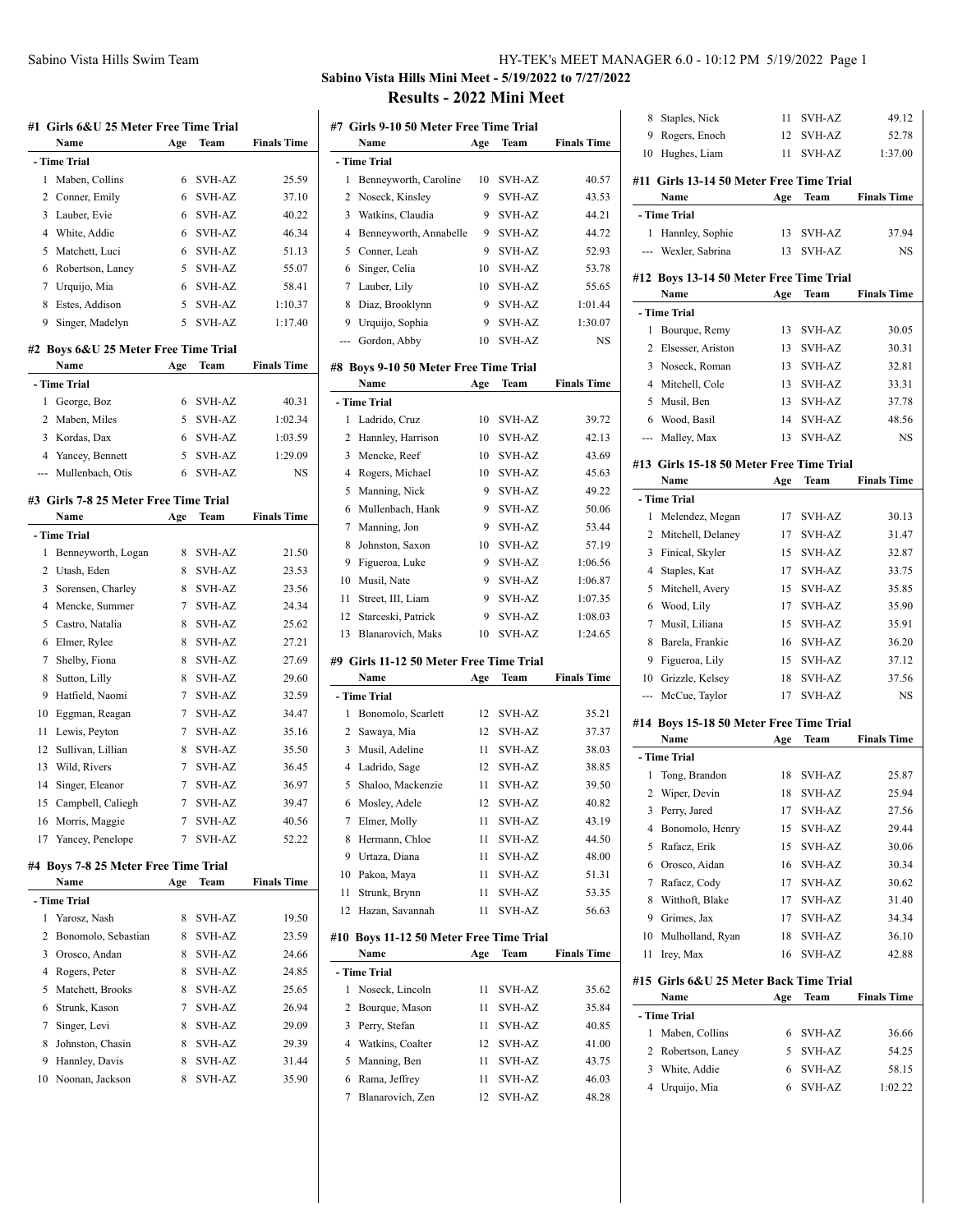| 1<br>$\overline{c}$ | Watkins, Claudia                         | 9   | SVH-AZ                         | 51.22              |
|---------------------|------------------------------------------|-----|--------------------------------|--------------------|
|                     |                                          |     |                                |                    |
|                     | Benneyworth, Caroline                    | 10  | SVH-AZ                         | 49.18              |
|                     | - Time Trial                             |     |                                |                    |
|                     | Name                                     | Age | Team                           | <b>Finals Time</b> |
|                     | #19 Girls 9-10 50 Meter Back Time Trial  |     |                                |                    |
| 10                  | Hannley, Davis                           | 8   | SVH-AZ                         | 49.92              |
| 9                   | Noonan, Jackson                          | 8   | SVH-AZ                         | 40.22              |
| 8                   | Singer, Levi                             | 8   | <b>SVH-AZ</b>                  | 39.22              |
| 7                   | Johnston, Chasin                         | 8   | SVH-AZ                         | 38.47              |
| 6                   | Strunk, Kason                            | 7   | SVH-AZ                         | 35.75              |
| 5                   | Matchett, Brooks                         | 8   | SVH-AZ                         | 31.41              |
| 4                   | Bonomolo, Sebastian                      | 8   | SVH-AZ                         | 30.37              |
| 3                   | Rogers, Peter                            | 8   | <b>SVH-AZ</b>                  | 29.35              |
| 2                   | Orosco, Andan                            | 8   | SVH-AZ                         | 28.38              |
| 1                   | Yarosz, Nash                             | 8   | <b>SVH-AZ</b>                  | 24.46              |
|                     | - Time Trial                             |     |                                |                    |
|                     | Name                                     | Age | Team                           | <b>Finals Time</b> |
| #18                 | <b>Boys 7-8 25 Meter Back Time Trial</b> |     |                                |                    |
| 17                  | Yancey, Penelope                         | 7   | <b>SVH-AZ</b>                  | 1:13.75            |
| 16                  | Campbell, Caliegh                        | 7   | <b>SVH-AZ</b>                  | 53.72              |
| 15                  | Eggman, Reagan                           | 7   | <b>SVH-AZ</b>                  | 51.44              |
| 14                  | Lewis, Peyton                            | 7   | <b>SVH-AZ</b>                  | 40.47              |
| 13                  | Wild, Rivers                             | 7   | <b>SVH-AZ</b>                  | 39.91              |
| 12                  | Singer, Eleanor                          | 7   | <b>SVH-AZ</b>                  | 39.90              |
| 11                  | Shelby, Fiona                            | 8   | <b>SVH-AZ</b>                  | 38.34              |
| 10                  | Sullivan, Lillian                        | 8   | <b>SVH-AZ</b>                  | 36.87              |
| 9                   | Sutton, Lilly                            | 8   | <b>SVH-AZ</b>                  | 36.78              |
| 8                   | Hatfield, Naomi                          | 7   | <b>SVH-AZ</b>                  | 36.31              |
| 7                   | Elmer, Rylee                             | 8   | <b>SVH-AZ</b>                  | 35.09              |
| 6                   | Morris, Maggie                           | 7   | SVH-AZ                         | 34.60              |
| 5                   | Castro, Natalia                          | 8   | <b>SVH-AZ</b>                  | 32.94              |
| 4                   | Sorensen, Charley                        | 8   | <b>SVH-AZ</b>                  | 30.35              |
| 3                   | Mencke, Summer                           | 7   | <b>SVH-AZ</b>                  | 30.34              |
|                     |                                          |     |                                |                    |
| 1<br>2              | Benneyworth, Logan                       | 8   | <b>SVH-AZ</b><br><b>SVH-AZ</b> | 27.00<br>27.72     |
|                     | - Time Trial<br>Utash, Eden              | 8   |                                |                    |
|                     | Name                                     | Age | Team                           | <b>Finals Time</b> |
|                     | #17 Girls 7-8 25 Meter Back Time Trial   |     |                                |                    |
|                     |                                          |     |                                |                    |
| ---                 | Mullenbach, Otis                         | 6   | <b>SVH-AZ</b>                  | NS                 |
|                     | 4 Kordas, Dax                            | 6   | <b>SVH-AZ</b>                  | 1:14.53            |
|                     | 3 Yancey, Bennett                        | 5   | <b>SVH-AZ</b>                  | 1:07.12            |
| 2                   | Maben, Miles                             | 5   | <b>SVH-AZ</b>                  | 53.66              |
| 1                   | George, Boz                              | 6   | <b>SVH-AZ</b>                  | 46.06              |
|                     | - Time Trial                             |     |                                |                    |
|                     | Name                                     | Age | Team                           | <b>Finals Time</b> |
| #16                 | Boys 6&U 25 Meter Back Time Trial        |     |                                |                    |
| 9                   | Singer, Madelyn                          | 5   | SVH-AZ                         | 1:28.97            |
| 8                   | Estes, Addison                           | 5   | SVH-AZ                         | 1:16.12            |
| 7                   | Matchett, Luci                           | 6   | SVH-AZ                         | 1:10.91            |
| 6                   | Lauber, Evie                             | 6   | SVH-AZ                         | 1:07.47            |
|                     |                                          |     |                                |                    |

# **Sabino Vista Hills Mini Meet - 5/19/2022 to 7/27/2022 Results - 2022 Mini Meet**

 $\overline{\phantom{0}}$ 

| 4              | Benneyworth, Annabelle                                 | 9       | <b>SVH-AZ</b>                  | 54.81              |
|----------------|--------------------------------------------------------|---------|--------------------------------|--------------------|
| 5              | Gordon, Abby                                           | 10      | SVH-AZ                         | 1:03.00            |
| 6              | Singer, Celia                                          | 10      | <b>SVH-AZ</b>                  | 1:04.56            |
| 7              | Conner, Leah                                           | 9       | <b>SVH-AZ</b>                  | 1:06.41            |
| 8              | Lauber, Lily                                           | 10      | SVH-AZ                         | 1:12.85            |
| 9              | Diaz, Brooklynn                                        | 9       | <b>SVH-AZ</b>                  | 1:15.31            |
| 10             | Urquijo, Sophia                                        | 9       | <b>SVH-AZ</b>                  | 1:38.47            |
|                |                                                        |         |                                |                    |
| #20            | <b>Boys 9-10 50 Meter Back Time Trial</b><br>Name      | Age     | Team                           | <b>Finals Time</b> |
|                | - Time Trial                                           |         |                                |                    |
| 1              | Hannley, Harrison                                      | 10      | <b>SVH-AZ</b>                  | 48.82              |
| 2              | Ladrido, Cruz                                          | 10      | SVH-AZ                         | 50.59              |
| 3              | Manning, Nick                                          | 9       | SVH-AZ                         | 57.07              |
| $\overline{4}$ | Mencke, Reef                                           | 10      | <b>SVH-AZ</b>                  | 58.06              |
| 5              | Mullenbach, Hank                                       | 9       | <b>SVH-AZ</b>                  | 59.31              |
| 6              | Rogers, Michael                                        | 10      | <b>SVH-AZ</b>                  | 1:00.13            |
| 7              | Manning, Jon                                           | 9       | <b>SVH-AZ</b>                  | 1:04.72            |
| 8              | Musil, Nate                                            | 9       | <b>SVH-AZ</b>                  | 1:13.44            |
| 9              | Starceski, Patrick                                     | 9       | <b>SVH-AZ</b>                  |                    |
|                | Johnston, Saxon                                        |         | <b>SVH-AZ</b>                  | 1:18.07<br>1:20.59 |
| 10<br>11       |                                                        | 10<br>9 | <b>SVH-AZ</b>                  |                    |
|                | Street, III, Liam                                      | 9       |                                | 1:22.71            |
| 12             | Figueroa, Luke                                         |         | <b>SVH-AZ</b>                  | 1:27.06            |
| 13             | Blanarovich, Maks                                      | 10      | <b>SVH-AZ</b>                  | 1:36.19            |
| #21            | Girls 11-12 50 Meter Back Time Trial                   |         |                                |                    |
|                | Name                                                   | Age     | Team                           | <b>Finals Time</b> |
|                |                                                        |         |                                |                    |
|                | - Time Trial                                           |         |                                |                    |
| 1              | Bonomolo, Scarlett                                     | 12      | SVH-AZ                         | 41.31              |
| 2              | Musil, Adeline                                         | 11      | <b>SVH-AZ</b>                  | 47.06              |
| 3              | Ladrido, Sage                                          | 12      | <b>SVH-AZ</b>                  | 50.09              |
| $\overline{4}$ | Sawaya, Mia                                            | 12      | <b>SVH-AZ</b>                  | 50.78              |
| 5              | Mosley, Adele                                          | 12      | SVH-AZ                         | 50.90              |
| 6              | Hermann, Chloe                                         | 11      | SVH-AZ                         | 52.22              |
| 7              | Shaloo, Mackenzie                                      | 11      | <b>SVH-AZ</b>                  | 52.81              |
| 8              | Elmer, Molly                                           | 11      | SVH-AZ                         | 55.78              |
| 9              | Pakoa, Maya                                            | 11      | <b>SVH-AZ</b>                  | 1:00.72            |
| 10             | Strunk, Brynn                                          | 11      | <b>SVH-AZ</b>                  | 1:01.28            |
| 11             | Urtaza, Diana                                          | 11      | <b>SVH-AZ</b>                  | 1:04.66            |
| 12             | Hazan, Savannah                                        | 11      | <b>SVH-AZ</b>                  | 1:11.81            |
|                |                                                        |         |                                |                    |
|                | #22 Boys 11-12 50 Meter Back Time Trial<br><b>Name</b> |         | Team                           | <b>Finals Time</b> |
|                | - Time Trial                                           | Age     |                                |                    |
| 1              | Bourque, Mason                                         | 11      | SVH-AZ                         | 42.12              |
| $\overline{c}$ |                                                        | 11      | SVH-AZ                         |                    |
| 3              | Noseck, Lincoln<br>Watkins, Coalter                    | 12      | SVH-AZ                         | 43.22<br>53.75     |
| $\overline{4}$ | Perry, Stefan                                          | 11      | <b>SVH-AZ</b>                  | 54.47              |
| 5              | Blanarovich, Zen                                       | 12      | <b>SVH-AZ</b>                  | 55.03              |
| 6              | Rama, Jeffrey                                          | 11      | <b>SVH-AZ</b>                  | 56.40              |
| 7              | Manning, Ben                                           | 11      | <b>SVH-AZ</b>                  | 58.31              |
|                |                                                        | 11      | SVH-AZ                         |                    |
| 8              | Staples, Nick                                          | 12      |                                | 1:04.57            |
| 9<br>10        | Rogers, Enoch<br>Hughes, Liam                          | 11      | <b>SVH-AZ</b><br><b>SVH-AZ</b> | 1:11.25<br>1:52.10 |

|         | #23 Girls 13-14 50 Meter Back Time Trial<br>Name | Age    | Team                           | <b>Finals Time</b> |  |  |  |
|---------|--------------------------------------------------|--------|--------------------------------|--------------------|--|--|--|
|         |                                                  |        |                                |                    |  |  |  |
|         | - Time Trial                                     |        |                                |                    |  |  |  |
| 1       | Hannley, Sophie                                  | 13     | SVH-AZ                         | 45.41              |  |  |  |
| ---     | Wexler, Sabrina                                  | 13     | SVH-AZ                         | NS                 |  |  |  |
|         | #24 Boys 13-14 50 Meter Back Time Trial          |        |                                |                    |  |  |  |
|         | Name                                             | Age    | Team                           | <b>Finals Time</b> |  |  |  |
|         | - Time Trial                                     |        |                                |                    |  |  |  |
| 1       | Elsesser, Ariston                                | 13     | <b>SVH-AZ</b>                  | 35.87              |  |  |  |
| 2       | Bourque, Remy                                    | 13     | SVH-AZ                         | 38.08              |  |  |  |
| 3       | Mitchell, Cole                                   | 13     | <b>SVH-AZ</b>                  | 42.41              |  |  |  |
| 4       | Noseck, Roman                                    | 13     | <b>SVH-AZ</b>                  | 44.40              |  |  |  |
| 5       | Musil, Ben                                       | 13     | <b>SVH-AZ</b>                  | 48.15              |  |  |  |
| 6       | Wood, Basil                                      | 14     | <b>SVH-AZ</b>                  | 1:02.16            |  |  |  |
| ---     | Malley, Max                                      | 13     | <b>SVH-AZ</b>                  | NS                 |  |  |  |
|         |                                                  |        |                                |                    |  |  |  |
|         | #25 Girls 15-18 50 Meter Back Time Trial         |        |                                |                    |  |  |  |
|         | Name                                             | Age    | Team                           | <b>Finals Time</b> |  |  |  |
|         | - Time Trial                                     |        |                                |                    |  |  |  |
| 1       | Melendez, Megan                                  | 17     | <b>SVH-AZ</b>                  | 35.25              |  |  |  |
| 2       | Finical, Skyler                                  | 15     | SVH-AZ                         | 37.16              |  |  |  |
| 3       | Staples, Kat                                     | 17     | <b>SVH-AZ</b>                  | 40.22              |  |  |  |
| 4       | Barela, Frankie                                  | 16     | <b>SVH-AZ</b>                  | 42.97              |  |  |  |
| 5       | Musil, Liliana                                   | 15     | <b>SVH-AZ</b>                  | 44.60              |  |  |  |
|         | 6 Grizzle, Kelsey                                | 18     | <b>SVH-AZ</b>                  | 44.94              |  |  |  |
| 7       | Wood, Lily                                       | 17     | <b>SVH-AZ</b>                  | 46.13              |  |  |  |
| 8       | Figueroa, Lily                                   | 15     | <b>SVH-AZ</b>                  | 47.25              |  |  |  |
| ---     | McCue, Taylor                                    | 17     | SVH-AZ                         | NS                 |  |  |  |
|         |                                                  |        |                                |                    |  |  |  |
|         |                                                  |        |                                |                    |  |  |  |
|         | #26 Boys 15-18 50 Meter Back Time Trial          |        |                                |                    |  |  |  |
|         | Name                                             | Age    | Team                           | <b>Finals Time</b> |  |  |  |
|         | - Time Trial                                     |        |                                |                    |  |  |  |
| 1       | Wiper, Devin                                     | 18     | SVH-AZ                         | 31.44              |  |  |  |
| 2       | Perry, Jared                                     | 17     | <b>SVH-AZ</b>                  | 32.50              |  |  |  |
| 3       | Orosco, Aidan                                    | 16     | <b>SVH-AZ</b>                  | 34.37              |  |  |  |
| 4       | Bonomolo, Henry                                  | 15     | <b>SVH-AZ</b>                  | 37.72              |  |  |  |
| 5       | Rafacz, Erik                                     | 15     | <b>SVH-AZ</b>                  | 37.78              |  |  |  |
| 6       | Rafacz, Cody                                     | 17     | SVH-AZ                         | 38.81              |  |  |  |
| 7       | Grimes, Jax                                      | 17     | <b>SVH-AZ</b>                  | 39.03              |  |  |  |
| 8       | Witthoft, Blake                                  | 17     | SVH-AZ                         | 40.25              |  |  |  |
| 9       | Mulholland, Ryan                                 | 18     | SVH-AZ                         | 45.06              |  |  |  |
| 10      | Irev, Max                                        | 16     | <b>SVH-AZ</b>                  | 52.03              |  |  |  |
|         |                                                  |        |                                |                    |  |  |  |
|         | #27 Girls 8&U 25 Meter Breast Time Trial         |        |                                |                    |  |  |  |
|         | Name                                             | Age    | Team                           | <b>Finals Time</b> |  |  |  |
|         | - Time Trial                                     |        |                                |                    |  |  |  |
| 1       | Benneyworth, Logan                               | 8      | SVH-AZ                         | 33.12              |  |  |  |
| 2       | Utash, Eden                                      | 8      | SVH-AZ                         | 33.32              |  |  |  |
| 3       | Mencke, Summer                                   | 7      | SVH-AZ                         | 33.40              |  |  |  |
| 4       | Elmer, Rylee                                     | 8      | SVH-AZ                         | 33.85              |  |  |  |
| 5       | Sutton, Lilly                                    | 8      | <b>SVH-AZ</b>                  | 40.78              |  |  |  |
| 6       | Shelby, Fiona                                    | 8      | <b>SVH-AZ</b>                  | 42.62              |  |  |  |
| 7       | Morris, Maggie                                   | 7      | <b>SVH-AZ</b>                  | 45.22              |  |  |  |
| 8       | Castro, Natalia                                  | 8      | <b>SVH-AZ</b>                  | 46.09              |  |  |  |
| 9<br>10 | Maben, Collins<br>Hatfield, Naomi                | 6<br>7 | <b>SVH-AZ</b><br><b>SVH-AZ</b> | 46.75<br>51.02     |  |  |  |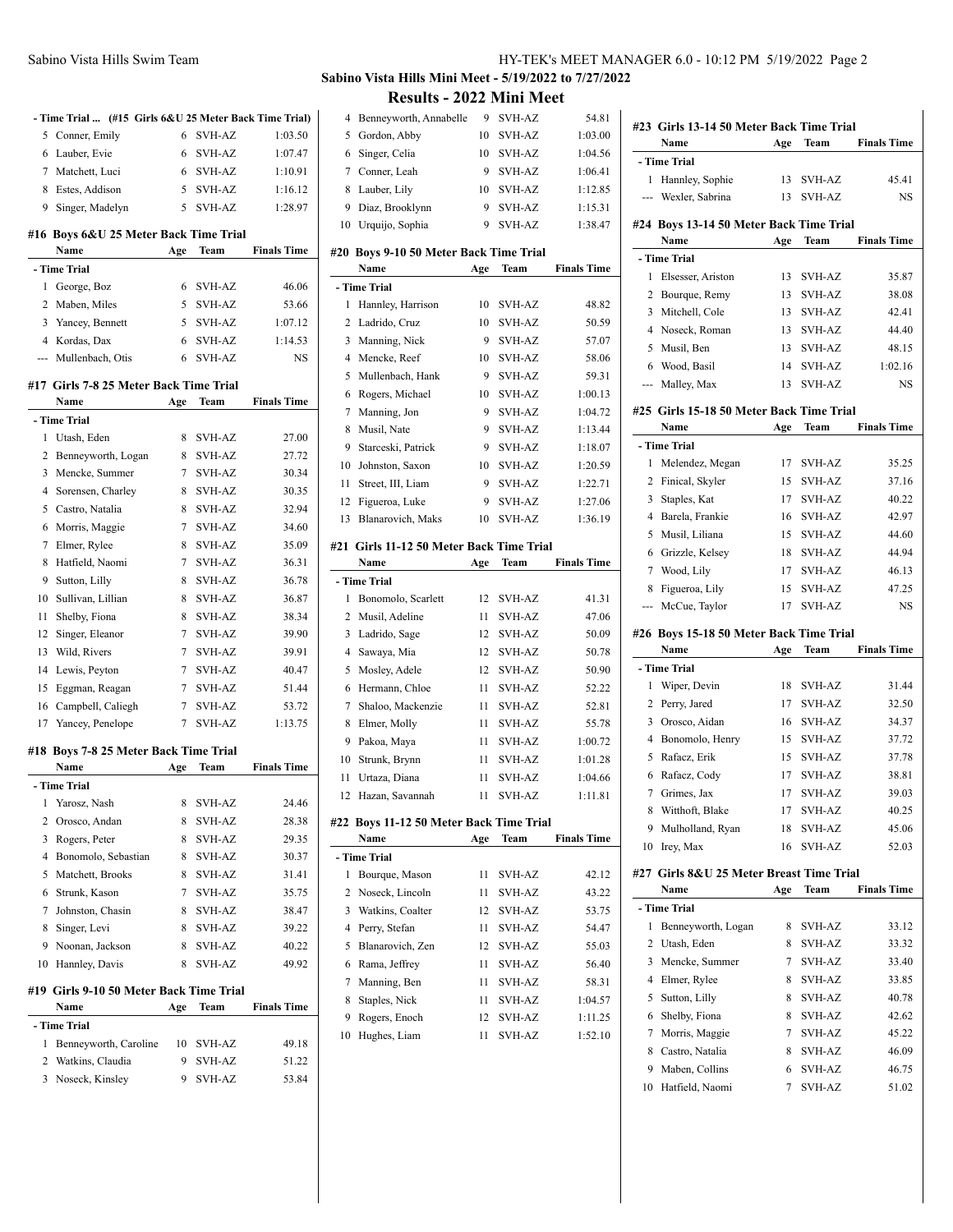| HY-TEK's MEET MANAGER 6.0 - 10:12 PM 5/19/2022 Page 3 |  |  |  |
|-------------------------------------------------------|--|--|--|
|-------------------------------------------------------|--|--|--|

# **Sabino Vista Hills Mini Meet - 5/19/2022 to 7/27/2022**

| 17       | Sorensen, Charley                               | 8        | SVH-AZ           | 1:17.12            |
|----------|-------------------------------------------------|----------|------------------|--------------------|
| 18       | Yancey, Penelope                                | 7        | SVH-AZ           | 1:17.89            |
| ---      | Urquijo, Mia                                    | 6        | SVH-AZ           | NS                 |
|          | --- Estes, Addison                              | 5        | SVH-AZ           | NS                 |
|          | --- White, Addie                                | 6        | SVH-AZ           | NS                 |
|          | --- Lauber, Evie                                | 6        | <b>SVH-AZ</b>    | NS                 |
|          | --- Matchett, Luci                              | 6        | SVH-AZ           | NS                 |
|          | --- Conner, Emily                               | 6        | SVH-AZ           | NS                 |
|          | --- Singer, Madelyn                             | 5        | <b>SVH-AZ</b>    | NS                 |
| $\cdots$ | Robertson, Laney                                | 5        | SVH-AZ           | NS                 |
|          |                                                 |          |                  |                    |
|          | #28 Boys 8&U 25 Meter Breast Time Trial<br>Name | Age      | Team             | <b>Finals Time</b> |
|          | - Time Trial                                    |          |                  |                    |
| 1        | Yarosz, Nash                                    | 8        | SVH-AZ           | 31.41              |
| 2        | Rogers, Peter                                   | 8        | <b>SVH-AZ</b>    | 32.50              |
| 3        | Bonomolo, Sebastian                             | 8        | SVH-AZ           | 33.06              |
| 4        | Matchett, Brooks                                | 8        | SVH-AZ           | 37.57              |
| 5        | Strunk, Kason                                   | 7        | SVH-AZ           | 39.59              |
| 6        | Singer, Levi                                    | 8        | <b>SVH-AZ</b>    | 41.68              |
| 7        | Orosco, Andan                                   | 8        | SVH-AZ           | 42.65              |
| 8        | Johnston, Chasin                                | 8        | SVH-AZ           | 46.35              |
| 9        | Hannley, Davis                                  | 8        | SVH-AZ           | 51.85              |
| 10       | Noonan, Jackson                                 | 8        | SVH-AZ           | 57.62              |
| ---      | Yancey, Bennett                                 | 5        | SVH-AZ           | NS                 |
|          | --- Maben, Miles                                | 5        | SVH-AZ           | NS                 |
|          | --- Kordas, Dax                                 | 6        | SVH-AZ           | NS                 |
|          | --- George, Boz                                 | 6        | SVH-AZ           | NS                 |
|          | Mullenbach, Otis                                | 6        | <b>SVH-AZ</b>    | NS                 |
|          | #29 Girls 9-10 50 Meter Breast Time Trial       |          |                  |                    |
|          | Name                                            | Age      | Team             | <b>Finals Time</b> |
|          | - Time Trial                                    |          |                  |                    |
| 1        | Benneyworth, Caroline                           | 10       | SVH-AZ           | 54.65              |
| 2        | Noseck, Kinsley<br>Watkins, Claudia             | 9        | SVH-AZ           | 56.40              |
| 3        |                                                 | 9<br>10  | SVH-AZ<br>SVH-AZ | 1:04.43            |
|          | Singer, Celia<br>Benneyworth, Annabelle         | 9        | SVH-AZ           | 1:09.72<br>1:10.00 |
| 4        |                                                 | 9        | SVH-AZ           | 1:10.56            |
| 5        |                                                 |          |                  | 1:13.91            |
| 6        | Diaz, Brooklynn                                 |          |                  |                    |
| 7        | Gordon, Abby                                    | 10<br>9  | SVH-AZ           |                    |
| 8<br>9   | Conner, Leah                                    | 10       | SVH-AZ<br>SVH-AZ | 1:14.97            |
| 10       | Lauber, Lily                                    | 9        | SVH-AZ           | 1:33.34<br>2:00.69 |
|          | Urquijo, Sophia                                 |          |                  |                    |
|          | #30 Boys 9-10 50 Meter Breast Time Trial        |          |                  |                    |
|          | Name                                            | Age      | Team             | <b>Finals Time</b> |
|          | - Time Trial                                    |          |                  |                    |
| 1<br>2   | Ladrido, Cruz<br>Mencke, Reef                   | 10<br>10 | SVH-AZ<br>SVH-AZ | 55.25<br>59.22     |

|                  |                                           |          | <b>Results - 2022 Mini Meet</b> |                    |
|------------------|-------------------------------------------|----------|---------------------------------|--------------------|
| 4                | Manning, Jon                              | 9        | SVH-AZ                          | 1:03.06            |
| 5                | Manning, Nick                             | 9        | <b>SVH-AZ</b>                   | 1:03.81            |
| 6                | Hannley, Harrison                         | 10       | <b>SVH-AZ</b>                   | 1:04.22            |
| 7                | Johnston, Saxon                           | 10       | <b>SVH-AZ</b>                   | 1:08.56            |
| 8                | Mullenbach, Hank                          | 9        | <b>SVH-AZ</b>                   | 1:17.09            |
| 9                | Figueroa, Luke                            | 9        | <b>SVH-AZ</b>                   | 1:30.66            |
| 10               | Starceski, Patrick                        | 9        | <b>SVH-AZ</b>                   | 1:37.04            |
| 11               | Musil, Nate                               | 9        | <b>SVH-AZ</b>                   | 1:38.53            |
| 12               | Blanarovich, Maks                         | 10       | SVH-AZ                          | 1:42.69            |
| 13               | Street, III, Liam                         | 9        | SVH-AZ                          | 1:53.09            |
| #31              | Girls 11-12 50 Meter Breast Time Trial    |          |                                 |                    |
|                  | Name                                      | Age      | <b>Team</b>                     | <b>Finals Time</b> |
|                  | - Time Trial                              |          |                                 |                    |
| 1                | Bonomolo, Scarlett                        | 12       | SVH-AZ                          | 44.06              |
| 2                | Ladrido, Sage                             | 12       | <b>SVH-AZ</b>                   | 49.28              |
| 3                | Sawaya, Mia                               | 12       | <b>SVH-AZ</b>                   | 51.81              |
| $\overline{4}$   | Mosley, Adele                             | 12       | <b>SVH-AZ</b>                   | 52.12              |
| 5                | Musil, Adeline                            | 11       | SVH-AZ                          | 52.34              |
| 6                | Shaloo, Mackenzie                         | 11       | SVH-AZ                          | 54.96              |
| 7                | Hermann, Chloe                            | 11       | SVH-AZ                          | 57.75              |
| 8                | Elmer, Molly                              | 11       | <b>SVH-AZ</b>                   | 59.41              |
| 9                | Urtaza, Diana                             | 11       | SVH-AZ                          | 59.67              |
| 10               | Strunk, Brynn                             | 11       | SVH-AZ                          | 1:06.25            |
| 11               | Hazan, Savannah                           | 11       | SVH-AZ                          | 1:10.15            |
| 12               | Pakoa, Maya                               | 11       | SVH-AZ                          | 1:11.50            |
|                  | #32 Boys 11-12 50 Meter Breast Time Trial |          |                                 |                    |
|                  | Name                                      | Age      | Team                            | <b>Finals Time</b> |
|                  |                                           |          |                                 |                    |
|                  | - Time Trial                              |          |                                 |                    |
| 1                | Noseck, Lincoln                           | 11       | SVH-AZ                          | 48.44              |
| 2                | Watkins, Coalter                          | 12       | <b>SVH-AZ</b>                   | 48.47              |
| 3                | Bourque, Mason                            | 11       | SVH-AZ                          | 58.81              |
| $\overline{4}$   | Manning, Ben                              | 11       | SVH-AZ                          | 59.56              |
| 5                | Rama, Jeffrey                             | 11       | SVH-AZ                          | 1:01.78            |
| 6                | Perry, Stefan                             | 11       | <b>SVH-AZ</b>                   | 1:01.91            |
| $\boldsymbol{7}$ | Staples, Nick                             | 11       | SVH-AZ                          | 1:09.59            |
| 8                | Rogers, Enoch                             | 12       | SVH-AZ                          | 1:13.21            |
| 9                | Blanarovich, Zen                          | 12       | <b>SVH-AZ</b>                   | 1:14.96            |
| 10               | Hughes, Liam                              | 11       | <b>SVH-AZ</b>                   | 2:05.19            |
| #33              | Girls 13-14 50 Meter Breast Time Trial    |          |                                 |                    |
|                  | Name                                      | Age      | Team                            | <b>Finals Time</b> |
| 1                | - Time Trial                              |          |                                 |                    |
| ---              | Hannley, Sophie                           | 13<br>13 | <b>SVH-AZ</b>                   | 49.85              |
|                  | Wexler, Sabrina                           |          | <b>SVH-AZ</b>                   | NS                 |
|                  | #34 Boys 13-14 50 Meter Breast Time Trial |          |                                 |                    |
|                  | Name                                      | Age      | Team                            | <b>Finals Time</b> |
|                  | - Time Trial                              |          |                                 |                    |
| 1                | Elsesser, Ariston                         | 13       | SVH-AZ                          | 42.00              |
| 2                | Noseck, Roman                             | 13       | SVH-AZ                          | 42.16              |
| 3                | Mitchell, Cole                            | 13       | SVH-AZ                          | 42.82              |
| 4                | Bourque, Remy                             | 13       | SVH-AZ                          | 47.25              |
| 5                | Musil, Ben                                | 13       | SVH-AZ                          | 54.25              |
| 6                | Wood, Basil                               | 14       | SVH-AZ                          | 1:02.44            |
| ---              | Malley, Max                               | 13       | <b>SVH-AZ</b>                   | NS                 |

|                                           | #35 Girls 15-18 50 Meter Breast Time Trial |        |                  |                    |  |  |  |
|-------------------------------------------|--------------------------------------------|--------|------------------|--------------------|--|--|--|
|                                           | Name                                       | Age    | Team             | <b>Finals Time</b> |  |  |  |
|                                           | - Time Trial                               |        |                  |                    |  |  |  |
| 1                                         | Mitchell, Delaney                          | 17     | SVH-AZ           | 42.12              |  |  |  |
| 2                                         | Staples, Kat                               | 17     | <b>SVH-AZ</b>    | 47.32              |  |  |  |
| 3                                         | Grizzle, Kelsey                            | 18     | <b>SVH-AZ</b>    | 52.34              |  |  |  |
| 4                                         | Figueroa, Lily                             | 15     | <b>SVH-AZ</b>    | 54.13              |  |  |  |
| 5                                         | Wood, Lily                                 | 17     | SVH-AZ           | 1:01.53            |  |  |  |
| ---                                       | Barela, Frankie                            | 16     | <b>SVH-AZ</b>    | NS                 |  |  |  |
| #36 Boys 15-18 50 Meter Breast Time Trial |                                            |        |                  |                    |  |  |  |
|                                           | Name                                       | Age    | Team             | <b>Finals Time</b> |  |  |  |
|                                           | - Time Trial                               |        |                  |                    |  |  |  |
| 1                                         | Tong, Brandon                              | 18     | SVH-AZ           | 33.10              |  |  |  |
| 2                                         | Bonomolo, Henry                            | 15     | SVH-AZ           | 38.12              |  |  |  |
| 3                                         | Witthoft, Blake                            | 17     | <b>SVH-AZ</b>    | 40.72              |  |  |  |
| 4                                         | Rafacz, Erik                               | 15     | <b>SVH-AZ</b>    | 40.85              |  |  |  |
| 5                                         | Wiper, Devin                               | 18     | SVH-AZ           | 41.13              |  |  |  |
| 6                                         | Rafacz, Cody                               | 17     | SVH-AZ           | 43.44              |  |  |  |
| 7                                         | Mulholland, Ryan                           | 18     | SVH-AZ           | 50.63              |  |  |  |
| 8                                         | Irey, Max                                  | 16     | <b>SVH-AZ</b>    | 55.59              |  |  |  |
|                                           | #37 Girls 8&U 25 Meter Fly Time Trial      |        |                  |                    |  |  |  |
|                                           | Name                                       | Age    | Team             | <b>Finals Time</b> |  |  |  |
|                                           | - Time Trial                               |        |                  |                    |  |  |  |
| 1                                         | Singer, Eleanor                            | 7      | SVH-AZ           | 26.83              |  |  |  |
| 2                                         | Utash, Eden                                | 8      | SVH-AZ           | 28.87              |  |  |  |
| 3                                         | Benneyworth, Logan                         | 8      | <b>SVH-AZ</b>    | 29.68              |  |  |  |
| $\overline{4}$                            | Elmer, Rylee                               | 8      | SVH-AZ           | 31.25              |  |  |  |
| 5                                         | Mencke, Summer                             | 7      | SVH-AZ           | 31.53              |  |  |  |
| 6                                         | Sorensen, Charley                          | 8      | SVH-AZ           | 34.22              |  |  |  |
| 7                                         | Castro, Natalia                            | 8      | SVH-AZ           | 35.60              |  |  |  |
| 8                                         | Shelby, Fiona                              | 8      | SVH-AZ           | 36.60              |  |  |  |
| 9                                         | Sutton, Lilly                              | 8      | SVH-AZ           | 39.16              |  |  |  |
| 10                                        | Lewis, Peyton                              | 7      | <b>SVH-AZ</b>    | 41.16              |  |  |  |
| 11                                        | Morris, Maggie                             | 7      | SVH-AZ           | 41.28              |  |  |  |
| 12                                        | Maben, Collins                             | 6      | <b>SVH-AZ</b>    | 44.19              |  |  |  |
| 13                                        | Wild, Rivers                               | 7      | <b>SVH-AZ</b>    | 45.41              |  |  |  |
| 14                                        | Sullivan, Lillian                          | 8      | <b>SVH-AZ</b>    | 46.37              |  |  |  |
| 15                                        | Eggman, Reagan                             | $\tau$ | SVH-AZ           | 46.50              |  |  |  |
| 16                                        | Hatfield, Naomi                            | 7      | SVH-AZ           | 47.82              |  |  |  |
| 17                                        |                                            |        |                  |                    |  |  |  |
| 18                                        | Campbell, Caliegh                          | 7<br>6 | SVH-AZ           | 54.63<br>59.12     |  |  |  |
|                                           | Lauber, Evie                               | 5      | SVH-AZ           |                    |  |  |  |
| ---                                       | Estes, Addison                             |        | SVH-AZ           | NS                 |  |  |  |
| ---                                       | Urquijo, Mia                               | 6      | SVH-AZ           | NS                 |  |  |  |
|                                           | --- Yancey, Penelope                       | 7      | SVH-AZ           | NS                 |  |  |  |
|                                           | --- White, Addie                           | 6      | SVH-AZ           | NS                 |  |  |  |
|                                           | --- Robertson, Laney                       | 5      | <b>SVH-AZ</b>    | NS                 |  |  |  |
|                                           | --- Matchett, Luci                         | 6      | SVH-AZ           | NS                 |  |  |  |
|                                           | --- Conner, Emily                          | 6      | SVH-AZ           | NS                 |  |  |  |
|                                           | --- Singer, Madelyn                        | 5      | SVH-AZ           | NS                 |  |  |  |
|                                           | #38 Boys 8&U 25 Meter Fly Time Trial       |        |                  |                    |  |  |  |
|                                           | Name                                       | Age    | Team             | <b>Finals Time</b> |  |  |  |
|                                           |                                            |        |                  |                    |  |  |  |
|                                           | - Time Trial                               |        |                  |                    |  |  |  |
| 1<br>2                                    | Rogers, Peter<br>Matchett, Brooks          | 8<br>8 | SVH-AZ<br>SVH-AZ | 30.28<br>33.22     |  |  |  |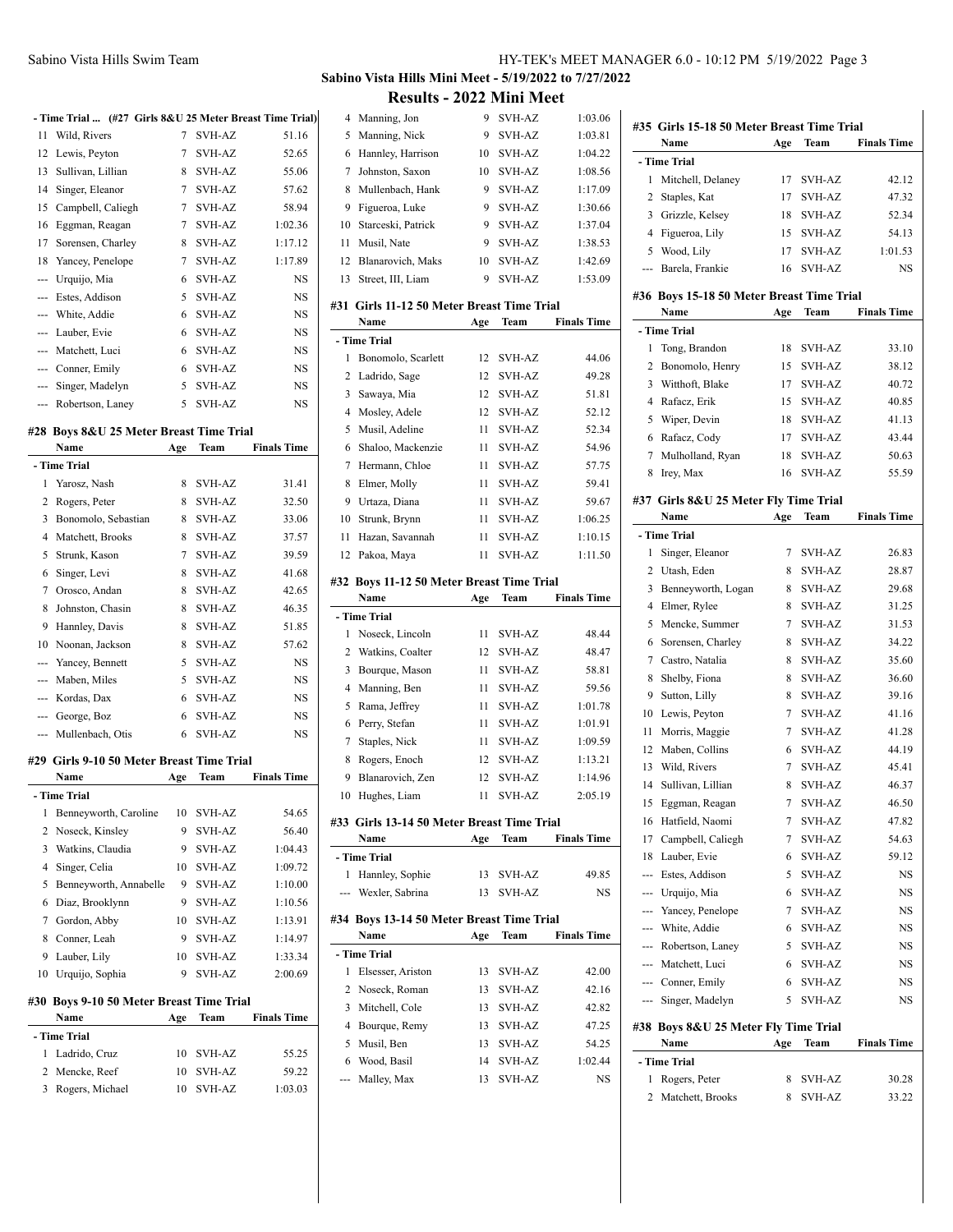|          | - Time Trial  (#38 Boys 8&U 25 Meter Fly Time Trial) |    |               |           |
|----------|------------------------------------------------------|----|---------------|-----------|
| 3        | Johnston, Chasin                                     | 8  | SVH-AZ        | 33.30     |
| 4        | Bonomolo, Sebastian                                  | 8  | <b>SVH-AZ</b> | 37.15     |
| 5        | Strunk, Kason                                        | 7  | SVH-AZ        | 40.09     |
| 6        | Singer, Levi                                         | 8  | SVH-AZ        | 41.60     |
| 7        | Hannley, Davis                                       | 8  | SVH-AZ        | 47.94     |
| 8        | Noonan, Jackson                                      | 8  | SVH-AZ        | 50.54     |
| $\cdots$ | Maben, Miles                                         | 5  | SVH-AZ        | NS        |
|          | --- Mullenbach, Otis                                 | 6  | SVH-AZ        | NS        |
|          | --- Yancey, Bennett                                  | 5. | SVH-AZ        | NS        |
|          | --- Orosco, Andan                                    | 8  | <b>SVH-AZ</b> | <b>NS</b> |
|          | --- Yarosz, Nash                                     | 8  | <b>SVH-AZ</b> | NS        |
|          | --- Kordas, Dax                                      | 6  | SVH-AZ        | NS        |
|          | --- George, Boz                                      | 6  | SVH-AZ        | NS        |

### **#39 Girls 9-10 50 Meter Fly Time Trial**

|                | Name                                  | Age | Team          | <b>Finals Time</b> |
|----------------|---------------------------------------|-----|---------------|--------------------|
|                | - Time Trial                          |     |               |                    |
| 1              | Benneyworth, Caroline                 | 10  | <b>SVH-AZ</b> | 52.72              |
| $\overline{c}$ | Noseck, Kinsley                       | 9   | <b>SVH-AZ</b> | 55.22              |
| 3              | Watkins, Claudia                      | 9   | <b>SVH-AZ</b> | 1:00.44            |
| 4              | Benneyworth, Annabelle                | 9   | SVH-AZ        | 1:02.40            |
| 5              | Gordon, Abby                          | 10  | SVH-AZ        | 1:09.50            |
| 6              | Diaz, Brooklynn                       | 9   | <b>SVH-AZ</b> | 1:13.78            |
| 7              | Singer, Celia                         | 10  | <b>SVH-AZ</b> | 1:14.66            |
| 8              | Lauber, Lily                          | 10  | SVH-AZ        | 1:17.62            |
| 9              | Conner, Leah                          | 9   | <b>SVH-AZ</b> | 1:18.53            |
| 10             | Urquijo, Sophia                       | 9   | SVH-AZ        | 1:56.37            |
|                | #40 Boys 9-10 50 Meter Fly Time Trial |     |               |                    |
|                | Name                                  | Age | Team          | <b>Finals Time</b> |
|                | - Time Trial                          |     |               |                    |
| 1              | Ladrido, Cruz                         | 10  | <b>SVH-AZ</b> | 47.31              |
| $\overline{c}$ | Hannley, Harrison                     | 10  | <b>SVH-AZ</b> | 53.87              |
| 3              | Manning, Nick                         | 9   | <b>SVH-AZ</b> | 57.18              |
| 4              | Rogers, Michael                       | 10  | <b>SVH-AZ</b> | 59.31              |
| 5              | Mullenbach, Hank                      | 9   | SVH-AZ        | 1:05.94            |
| 6              | Starceski, Patrick                    | 9   | <b>SVH-AZ</b> | 1:13.75            |
| 7              | Manning, Jon                          | 9   | SVH-AZ        | 1:18.25            |
| 8              | Johnston, Saxon                       | 10  | SVH-AZ        | 1:19.66            |
| 9              | Figueroa, Luke                        | 9   | <b>SVH-AZ</b> | 1:26.63            |
| 10             | Mencke, Reef                          | 10  | SVH-AZ        | 1:32.00            |
| 11             | Musil, Nate                           | 9   | <b>SVH-AZ</b> | 1:40.78            |

## **#41 Girls 11-12 50 Meter Fly Time Trial**

|   | Name                | Age | Team   | <b>Finals Time</b> |
|---|---------------------|-----|--------|--------------------|
|   | - Time Trial        |     |        |                    |
| 1 | Bonomolo, Scarlett  | 12. | SVH-AZ | 43.71              |
|   | 2 Shaloo, Mackenzie | 11  | SVH-AZ | 45.94              |
| 3 | Sawaya, Mia         | 12  | SVH-AZ | 46.62              |
|   | 4 Musil, Adeline    | 11  | SVH-AZ | 50.75              |
|   | 5 Mosley, Adele     | 12  | SVH-AZ | 52.13              |
|   | 6 Ladrido, Sage     | 12. | SVH-AZ | 52.78              |
|   | Elmer, Molly        | 11  | SVH-AZ | 55.65              |
| 8 | Hermann, Chloe      | 11  | SVH-AZ | 59.66              |

12 Blanarovich, Maks 10 SVH-AZ 1:44.75 13 Street, III, Liam 9 SVH-AZ 2:00.69 **Sabino Vista Hills Mini Meet - 5/19/2022 to 7/27/2022 Results - 2022 Mini Meet**

|                | Results - 2022 MIIII Meet                      |          |                                |                    |
|----------------|------------------------------------------------|----------|--------------------------------|--------------------|
| 9              | Urtaza, Diana                                  | 11       | SVH-AZ                         | 1:01.66            |
| 10             | Pakoa, Maya                                    | 11       | <b>SVH-AZ</b>                  | 1:07.06            |
| 11             | Hazan, Savannah                                | 11       | SVH-AZ                         | 1:10.50            |
| 12             | Strunk, Brynn                                  | 11       | <b>SVH-AZ</b>                  | 1:11.00            |
|                | #42 Boys 11-12 50 Meter Fly Time Trial         |          |                                |                    |
|                | Name                                           | Age      | Team                           | <b>Finals Time</b> |
|                | - Time Trial                                   |          |                                |                    |
| 1              | Noseck, Lincoln                                | 11       | <b>SVH-AZ</b>                  |                    |
|                |                                                |          |                                | 43.87<br>44.62     |
| 2              | Bourque, Mason                                 | 11       | <b>SVH-AZ</b><br><b>SVH-AZ</b> |                    |
| 3              | Perry, Stefan                                  | 11       |                                | 46.63              |
| $\overline{4}$ | Manning, Ben                                   | 11       | <b>SVH-AZ</b>                  | 54.35              |
| 5              | Staples, Nick                                  | 11       | <b>SVH-AZ</b>                  | 59.68              |
| 6              | Rama, Jeffrey                                  | 11       | <b>SVH-AZ</b>                  | 1:01.15            |
| 7              | Blanarovich, Zen                               | 12       | <b>SVH-AZ</b>                  | 1:18.69            |
| 8              | Rogers, Enoch                                  | 12       | SVH-AZ                         | 1:20.82            |
| 9              | Hughes, Liam                                   | 11       | SVH-AZ                         | 2:01.91            |
| ---            | Watkins, Coalter                               | 12       | <b>SVH-AZ</b>                  | NS                 |
|                | #43 Girls 13-14 50 Meter Fly Time Trial        |          |                                |                    |
|                | Name                                           | Age      | Team                           | <b>Finals Time</b> |
|                | - Time Trial                                   |          |                                |                    |
| 1              | Hannley, Sophie                                | 13       | SVH-AZ                         | 43.19              |
|                | --- Wexler, Sabrina                            | 13       | <b>SVH-AZ</b>                  | NS                 |
|                |                                                |          |                                |                    |
|                | #44 Boys 13-14 50 Meter Fly Time Trial         |          |                                |                    |
|                | Name                                           | Age      | Team                           | <b>Finals Time</b> |
|                | - Time Trial                                   |          |                                |                    |
| 1              | Elsesser, Ariston                              | 13       | SVH-AZ                         | 33.81              |
|                | 2 Mitchell, Cole                               | 13       | <b>SVH-AZ</b>                  | 37.03              |
|                |                                                |          |                                |                    |
| 3              | Bourque, Remy                                  | 13       | <b>SVH-AZ</b>                  | 38.40              |
|                | 4 Noseck, Roman                                | 13       | <b>SVH-AZ</b>                  | 41.91              |
| 5              | Musil, Ben                                     | 13       | SVH-AZ                         | 47.18              |
| 6              | Wood, Basil                                    | 14       | <b>SVH-AZ</b>                  | 1:11.16            |
| ---            | Malley, Max                                    | 13       | <b>SVH-AZ</b>                  | NS                 |
|                |                                                |          |                                |                    |
|                | #45 Girls 15-18 50 Meter Fly Time Trial        |          |                                |                    |
|                | Name                                           | Age      | Team                           | <b>Finals Time</b> |
|                | - Time Trial                                   |          |                                |                    |
| 1              | Melendez, Megan                                | 17       | <b>SVH-AZ</b>                  | 33.56              |
|                | 2 Mitchell, Delaney                            |          | 17 SVH-AZ                      | 37.65              |
| 3              | Barela, Frankie                                | 16       | <b>SVH-AZ</b>                  | 38.82              |
| 4              | Finical, Skyler                                | 15       | SVH-AZ                         | 38.87              |
| 5              | Wood, Lily                                     | 17       | SVH-AZ                         | 40.53              |
| 6              | Musil, Liliana                                 | 15       | <b>SVH-AZ</b>                  | 40.90              |
| 7              | Mitchell, Avery                                | 15       | <b>SVH-AZ</b>                  | 41.43              |
| ---            | McCue, Taylor                                  | 17       | SVH-AZ                         | NS                 |
|                |                                                |          |                                |                    |
|                | #46 Boys 15-18 50 Meter Fly Time Trial<br>Name | Age      | Team                           | <b>Finals Time</b> |
|                | - Time Trial                                   |          |                                |                    |
| 1              | Tong, Brandon                                  | 18       | SVH-AZ                         | 28.63              |
| 2              | Perry, Jared                                   | 17       | SVH-AZ                         |                    |
| 3              | Wiper, Devin                                   | 18       | SVH-AZ                         | 30.00<br>30.75     |
| 4              | Orosco, Aidan                                  | 16       | SVH-AZ                         |                    |
| 5              |                                                | 17       |                                | 32.06              |
|                | Witthoft, Blake                                |          | <b>SVH-AZ</b>                  | 35.37              |
| 6<br>7         | Grimes, Jax<br>Rafacz, Erik                    | 17<br>15 | <b>SVH-AZ</b><br><b>SVH-AZ</b> | 36.38<br>37.10     |

| 8   | Rafacz, Cody                                  | 17  | <b>SVH-AZ</b> | 37.31              |
|-----|-----------------------------------------------|-----|---------------|--------------------|
|     | #47 Girls 9-10 100 Meter IM Time Trial        |     |               |                    |
|     | Name                                          | Age | Team          | <b>Finals Time</b> |
|     | - Time Trial                                  |     |               |                    |
| 1   | Benneyworth, Caroline                         | 10  | <b>SVH-AZ</b> | 1:49.91            |
| 2   | Noseck, Kinsley                               | 9   | <b>SVH-AZ</b> | 1:58.28            |
| 3   | Watkins, Claudia                              | 9   | SVH-AZ        | 2:05.53            |
| 4   | Benneyworth, Annabelle                        | 9   | <b>SVH-AZ</b> | 2:16.50            |
| 5   | Gordon, Abby                                  | 10  | <b>SVH-AZ</b> | 2:21.69            |
| 6   | Conner, Leah                                  | 9   | <b>SVH-AZ</b> | 2:32.22            |
| 7   | Singer, Celia                                 | 10  | <b>SVH-AZ</b> | 2:35.39            |
| 8   | Diaz, Brooklynn                               | 9   | <b>SVH-AZ</b> | 2:37.07            |
| 9   | Lauber, Lily                                  | 10  | SVH-AZ        | 2:37.44            |
| --- | Urquijo, Sophia                               | 9   | <b>SVH-AZ</b> | NS                 |
|     |                                               |     |               |                    |
|     | #48 Boys 9-10 100 Meter IM Time Trial<br>Name |     | Team          | <b>Finals Time</b> |
|     | - Time Trial                                  | Age |               |                    |
| 1   | Ladrido, Cruz                                 | 10  | SVH-AZ        | 1:48.90            |
| 2   | Hannley, Harrison                             | 10  | SVH-AZ        | 2:01.79            |
| 3   |                                               |     | <b>SVH-AZ</b> |                    |
| 4   | Rogers, Michael                               | 10  |               | 2:05.31<br>2:08.22 |
|     | Manning, Nick                                 | 9   | <b>SVH-AZ</b> |                    |
| 5   | Mencke, Reef                                  | 10  | <b>SVH-AZ</b> | 2:13.28            |
| 6   | Mullenbach, Hank                              | 9   | <b>SVH-AZ</b> | 2:20.38            |
| 7   | Johnston, Saxon                               | 10  | <b>SVH-AZ</b> | 2:29.75            |
| 8   | Manning, Jon                                  | 9   | SVH-AZ        | 2:33.75            |
| 9   | Musil, Nate                                   | 9   | <b>SVH-AZ</b> | 2:53.65            |
| 10  | Starceski, Patrick                            | 9   | <b>SVH-AZ</b> | 2:55.03            |
| 11  | Figueroa, Luke                                | 9   | <b>SVH-AZ</b> | 3:01.81            |
| 12  | Street, III, Liam                             | 9   | <b>SVH-AZ</b> | 3:18.19            |
| 13  | Blanarovich, Maks                             | 10  | SVH-AZ        | 3:26.54            |
|     | #49 Girls 11-12 100 Meter IM Time Trial       |     |               |                    |
|     | Name                                          | Age | Team          | <b>Finals Time</b> |
|     | - Time Trial                                  |     |               |                    |
| 1   | Bonomolo, Scarlett                            | 12  | SVH-AZ        | 1:33.44            |
| 2   | Sawaya, Mia                                   | 12  | SVH-AZ        | 1:45.68            |
| 3   | Musil, Adeline                                | 11  | <b>SVH-AZ</b> | 1:47.50            |
| 4   | Shaloo, Mackenzie                             | 11  | <b>SVH-AZ</b> | 1:49.79            |
| 5   | Ladrido, Sage                                 | 12  | SVH-AZ        | 1:52.72            |
| 6   | Mosley, Adele                                 | 12  | SVH-AZ        | 1:57.28            |
| 7   | Elmer, Molly                                  | 11  | <b>SVH-AZ</b> | 2:00.12            |
| 8   | Hermann, Chloe                                | 11  | SVH-AZ        | 2:06.10            |
| 9   | Urtaza, Diana                                 | 11  | SVH-AZ        | 2:11.06            |
| 10  | Strunk, Brynn                                 | 11  | SVH-AZ        | 2:11.82            |
| 11  | Pakoa, Maya                                   | 11  | <b>SVH-AZ</b> | 2:22.37            |
| --- | Hazan, Savannah                               | 11  | SVH-AZ        | NS                 |
| #50 | Boys 11-12 100 Meter IM Time Trial            |     |               |                    |
|     | Name                                          | Age | Team          | <b>Finals Time</b> |
|     | - Time Trial                                  |     |               |                    |
| 1   | Noseck, Lincoln                               | 11  | SVH-AZ        | 1:38.31            |
| 2   | Bourque, Mason                                | 11  | SVH-AZ        | 1:48.03            |
| 3   | Watkins, Coalter                              | 12  | SVH-AZ        | 1:56.28            |
| 4   | Perry, Stefan                                 | 11  | SVH-AZ        | 1:59.65            |
| 5   | Manning, Ben                                  | 11  | SVH-AZ        | 1:59.94            |
| 6   | Rama, Jeffrey                                 | 11  | <b>SVH-AZ</b> | 2:06.63            |
|     |                                               |     |               |                    |
|     |                                               |     |               |                    |